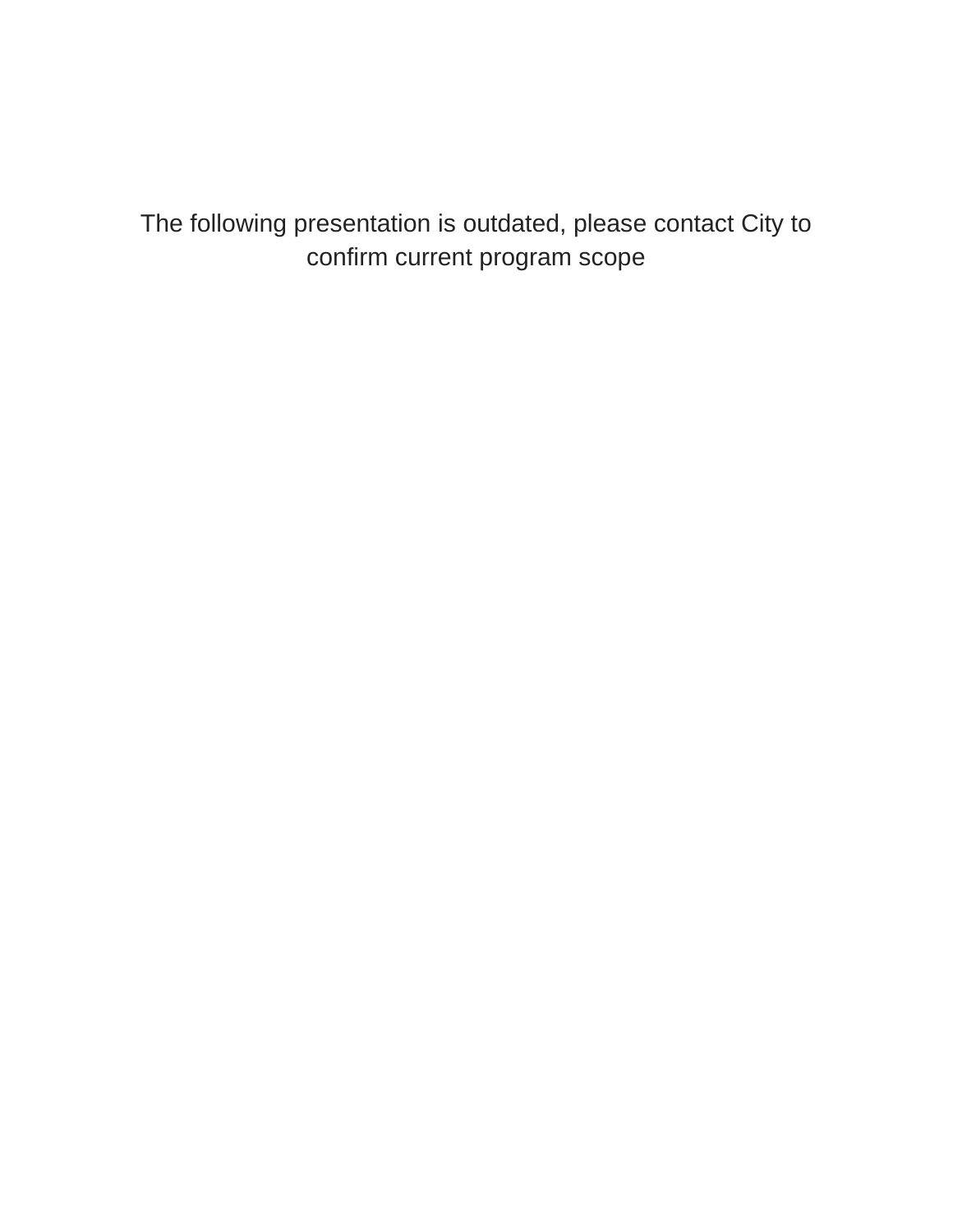



# Private Sewer Lateral Cost Sharing Program

**Department of Public Works**

*Presentation to:*

*Sugarloaf Homeowner's Assocation*

*January 24, 2012*

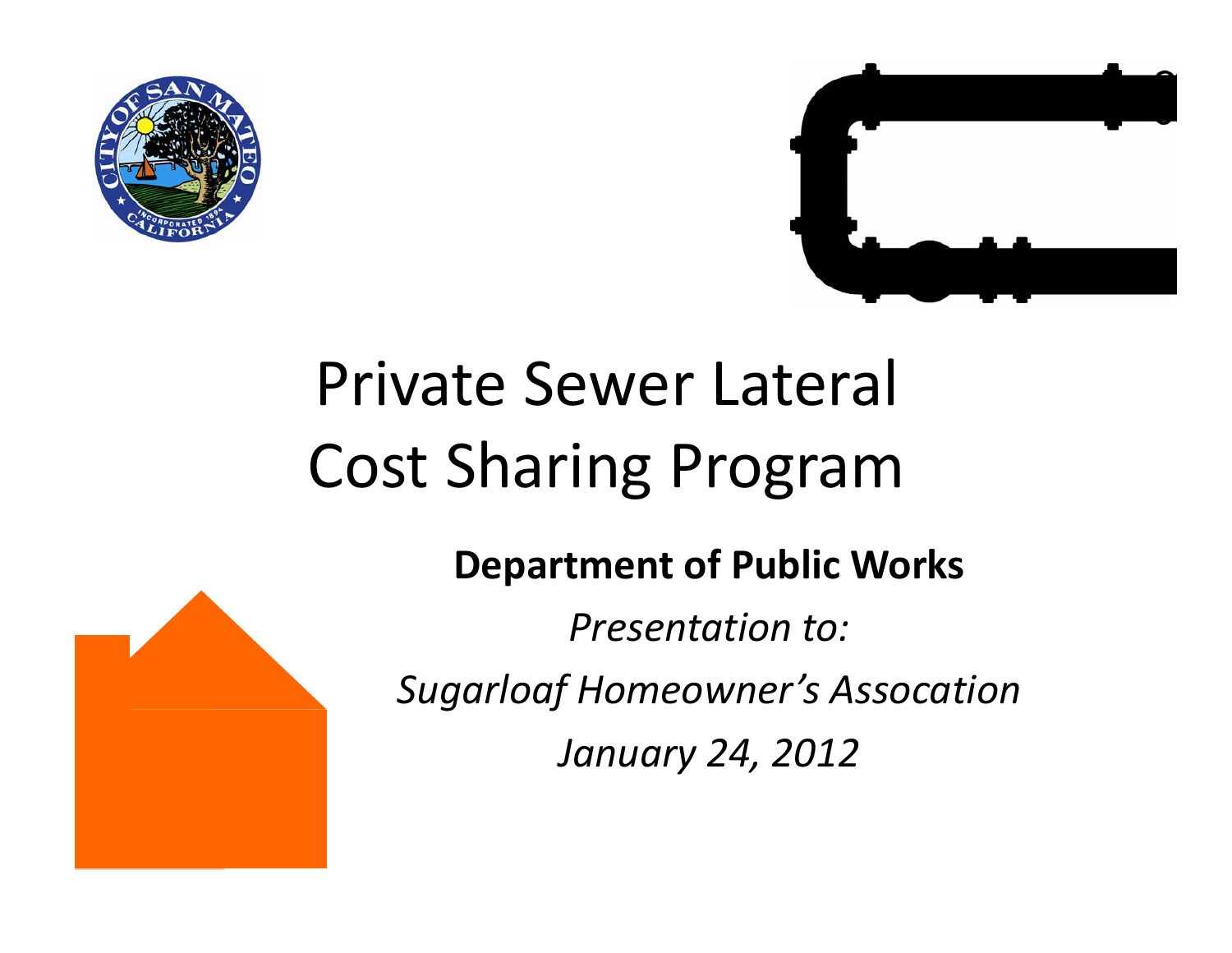## Presentation Outline

- What is a private sewer lateral?
- Examples of damaged pipes
- Previous form of assistance
- New form of assistance
- How the Program works
- Grants and loans for repairs
- Program budget

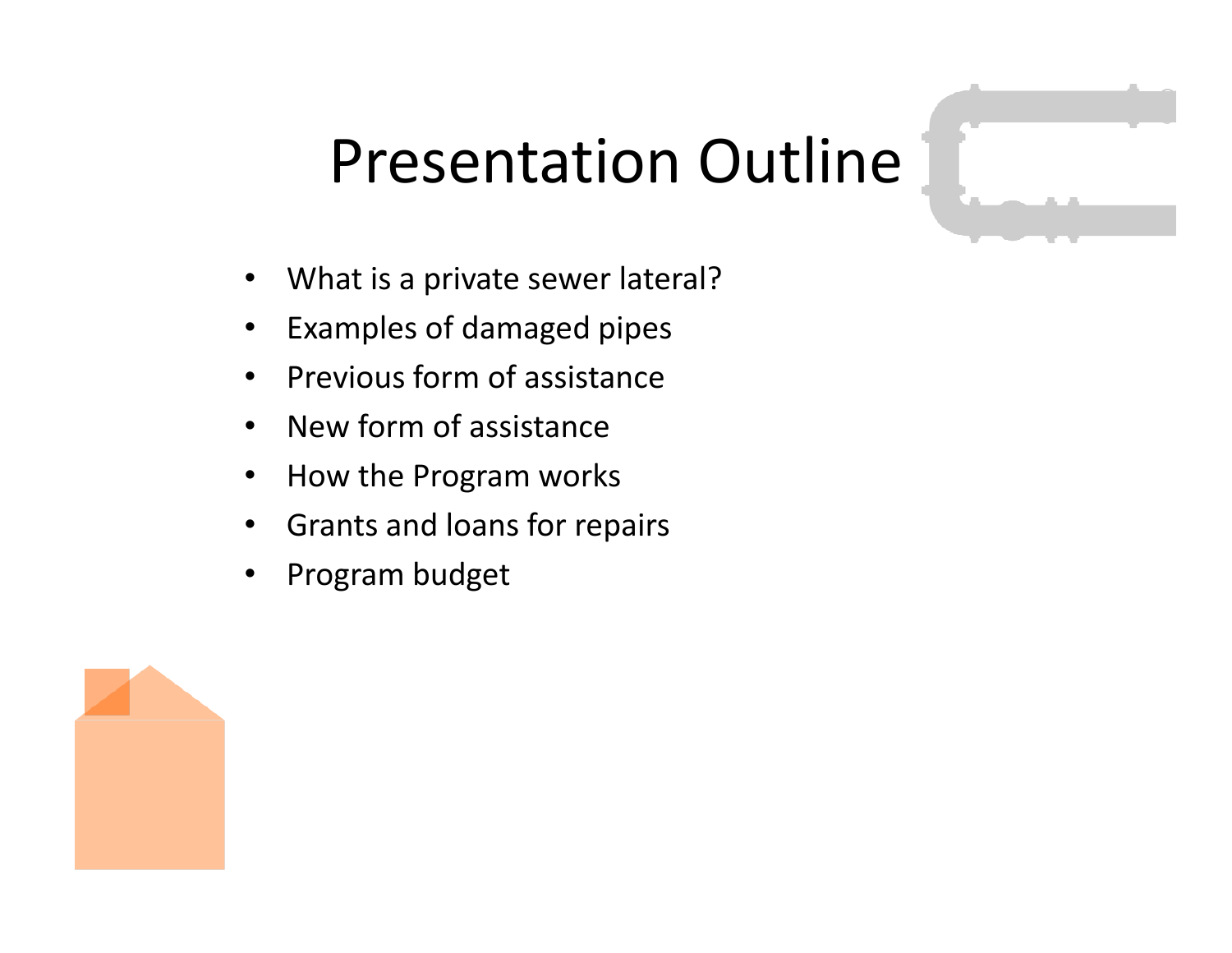#### **Overview**

• What is a private sewer lateral?



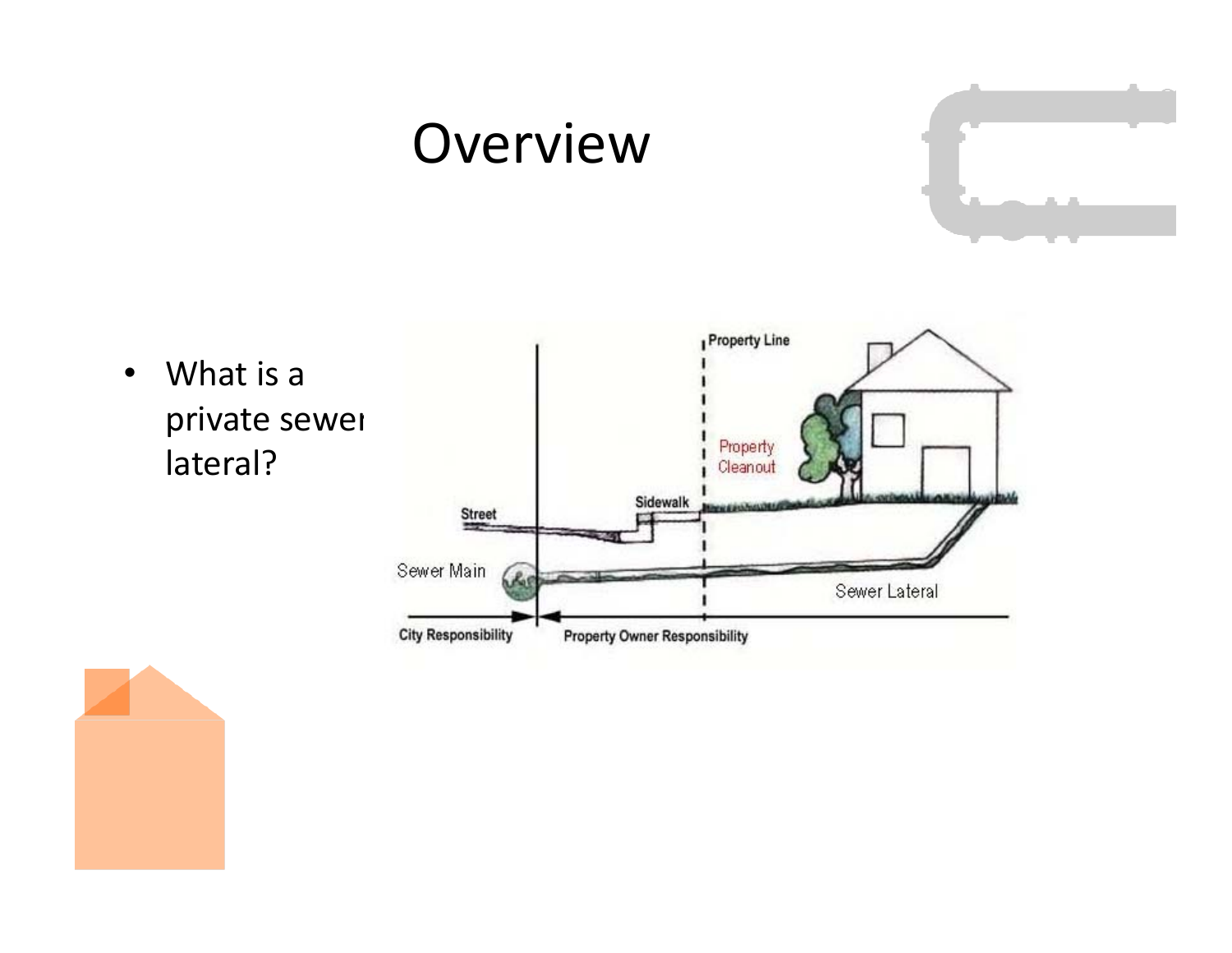### Causes of Damage

#### **Examples of Structural Problems:**



#### Cracked Pipes Off-Set Joints

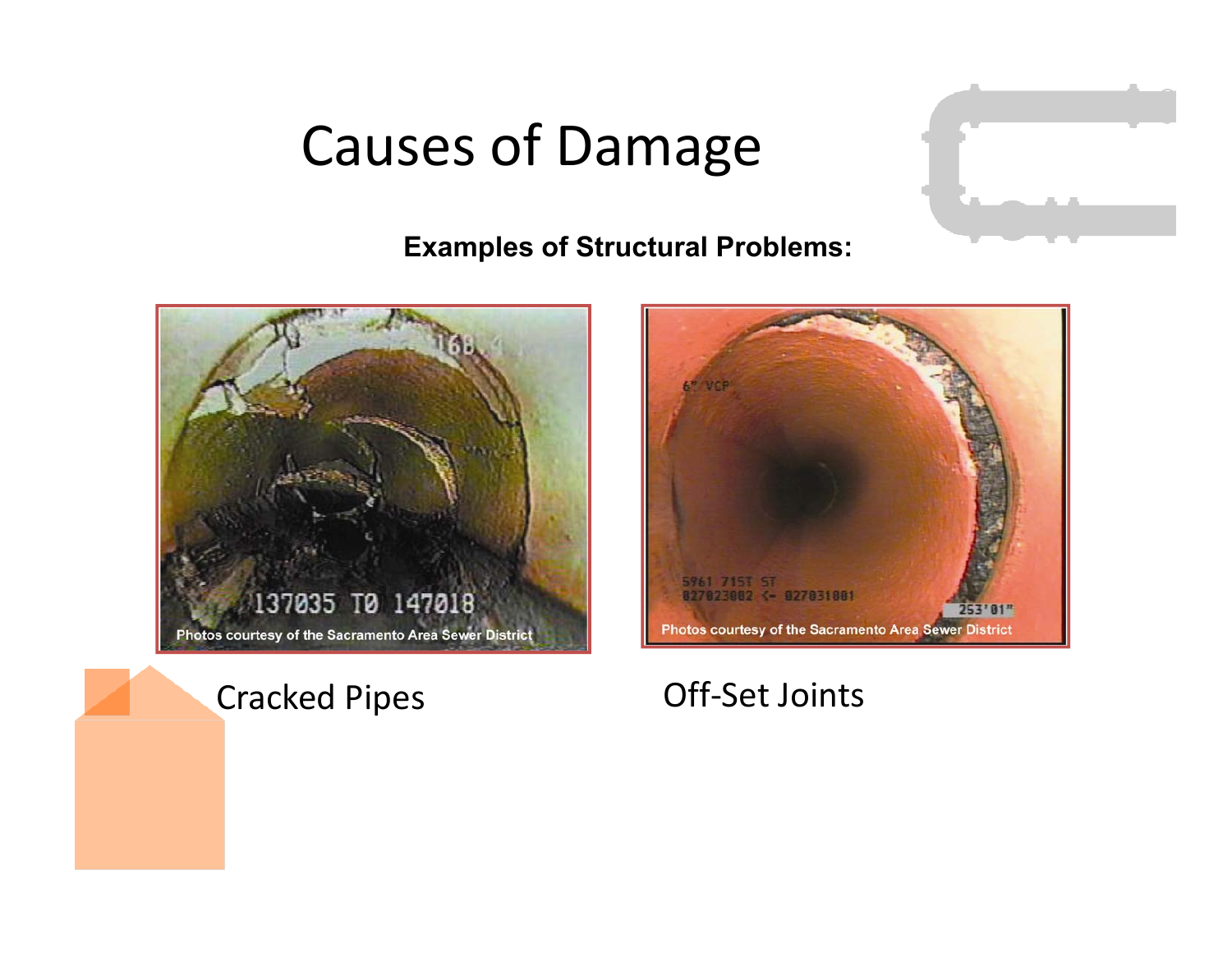#### Causes of Damage *Continued*





#### Structural Problems can lead to **Root Intrusion**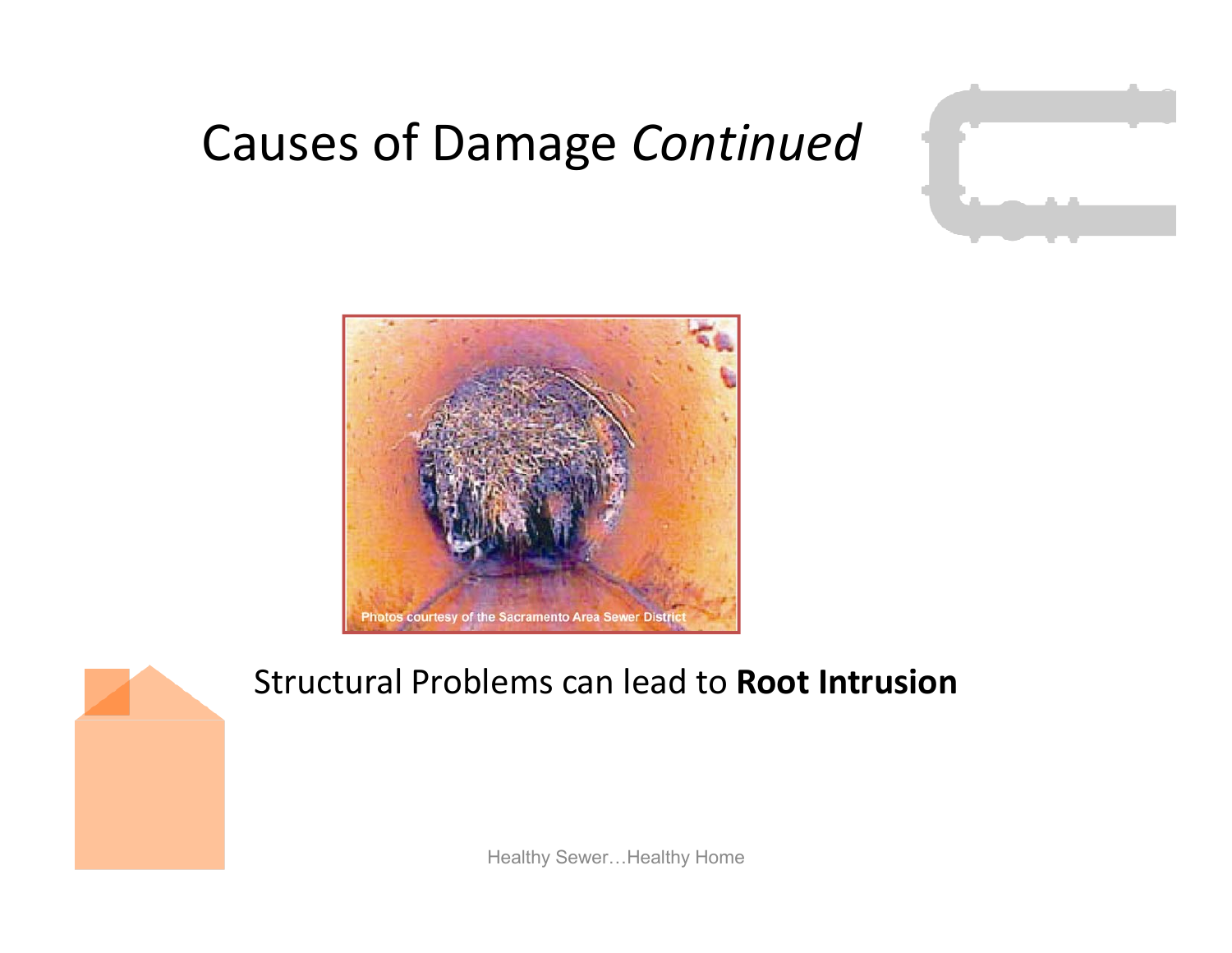### Result of Defective Laterals





#### Infiltration

Example of a Community Impact: Overflowing manholes flooding your streets

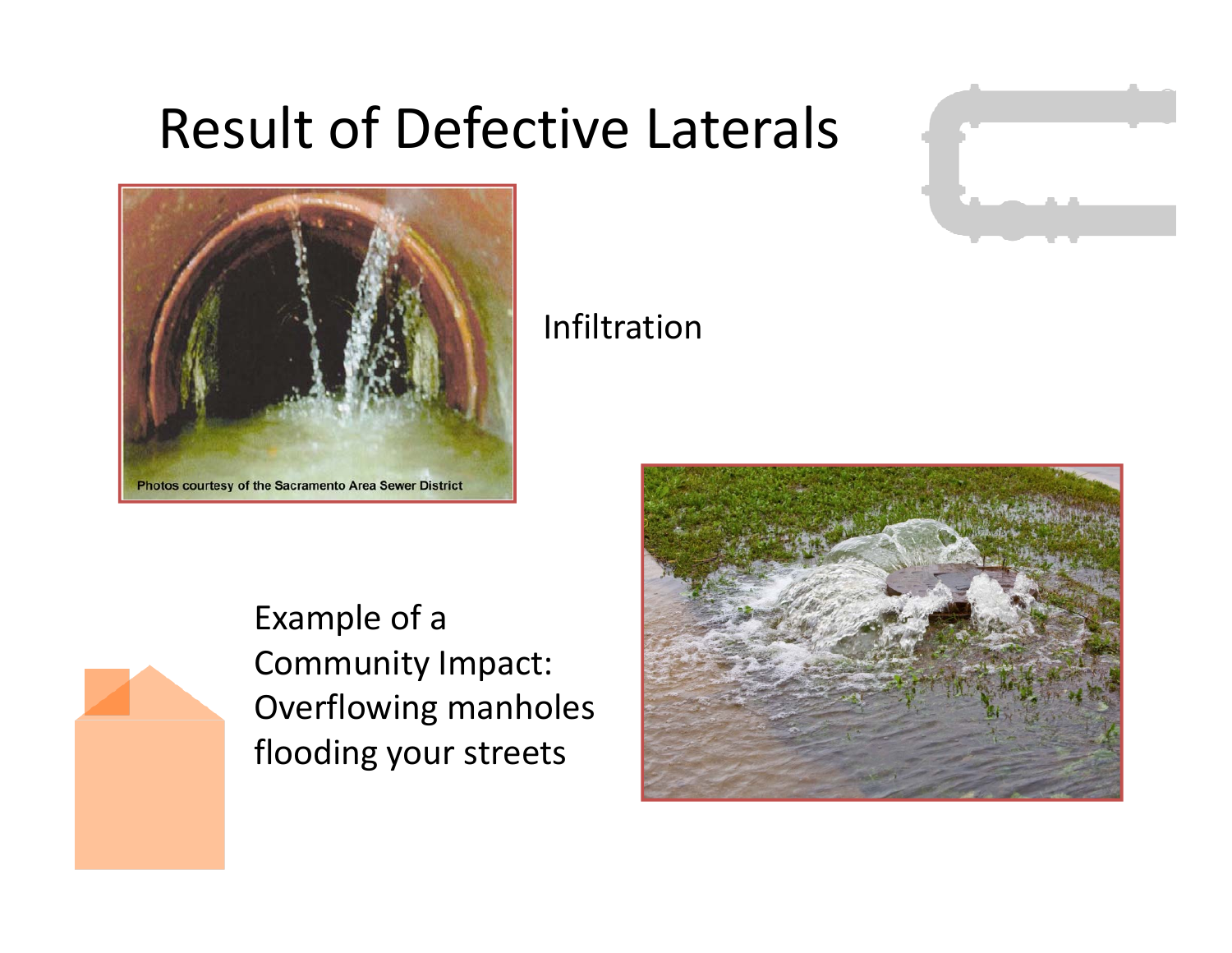### Previous Assistance

- Maintained private laterals for only those people with a lateral running through front yard to main in the public right of way (i.e., street).
- No assistance was available at all for property owners with side or backyard easement laterals.
- Did not maintain "upper laterals" for any property.

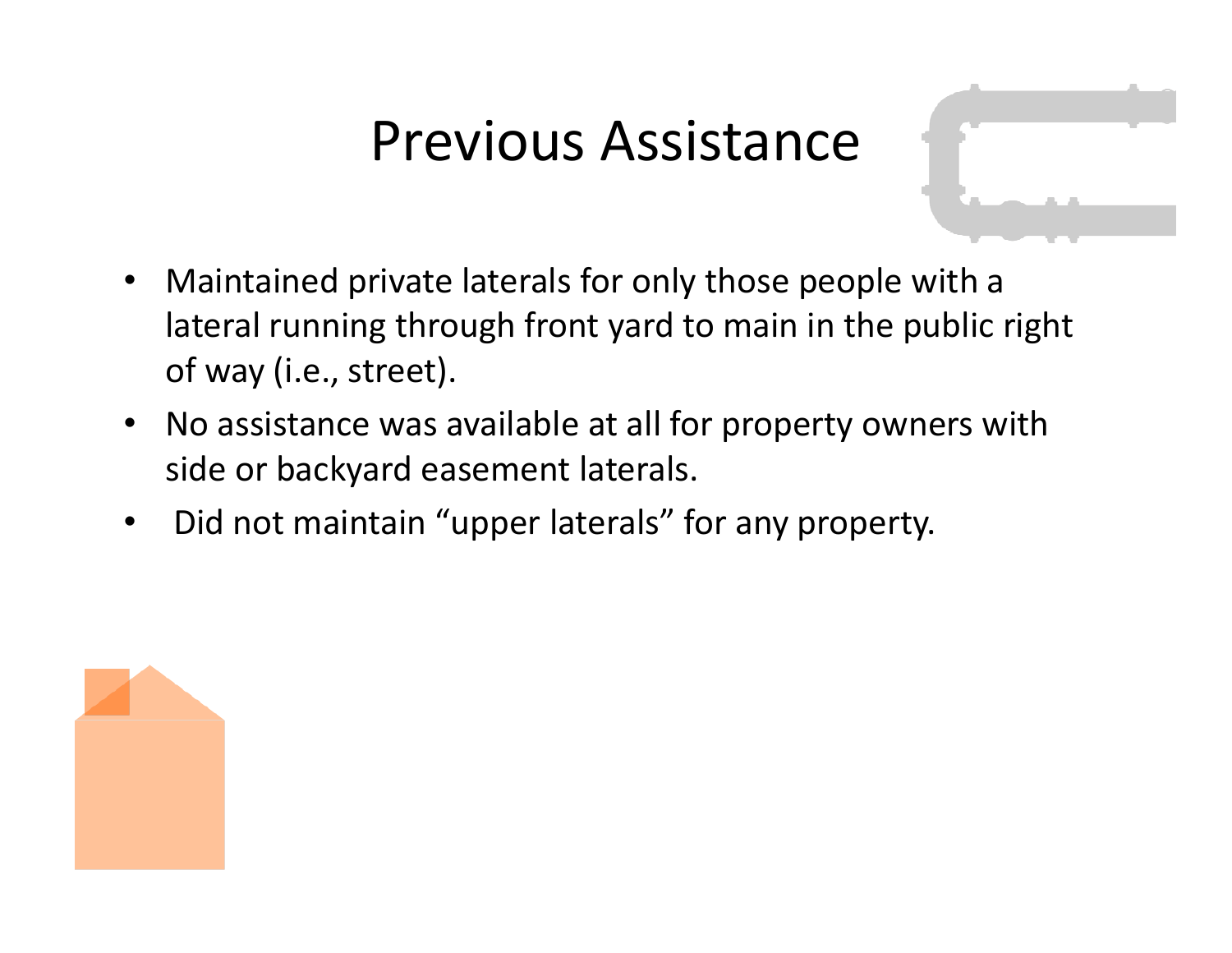### Previous Assistance



- Existing policy results in a rate-payer inequity
- $-$  Inconsistent with Prop 218 requirements

New program helps *all* homeowners who pay sewer fees regardless of where their lateral is located.

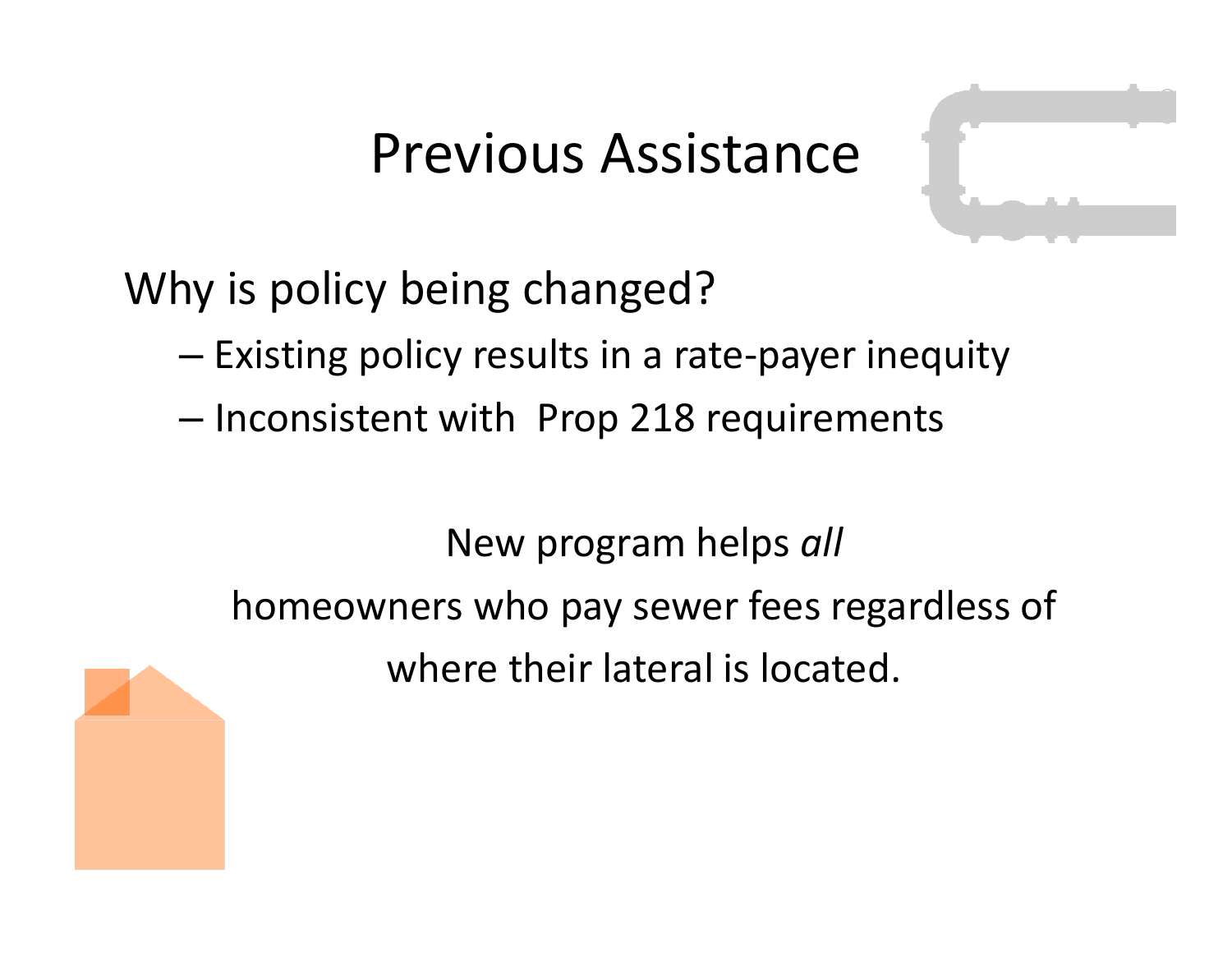#### Program Overview: *New Form of Assistance*



We'll give you:

- **A FREE** private lateral sewer inspection (value of \$250!)
- **A FREE** assessment of your private sewer line
- **50% GRANTS** (maximums apply) for repairs for all property owners regardless of income or property type
- **LOW INTEREST LOANS** (maximums apply) for owneroccupied single family homes
- A list of **PREQUALIFIED CONTRACTORS** who can perform the work for pre-determined prices

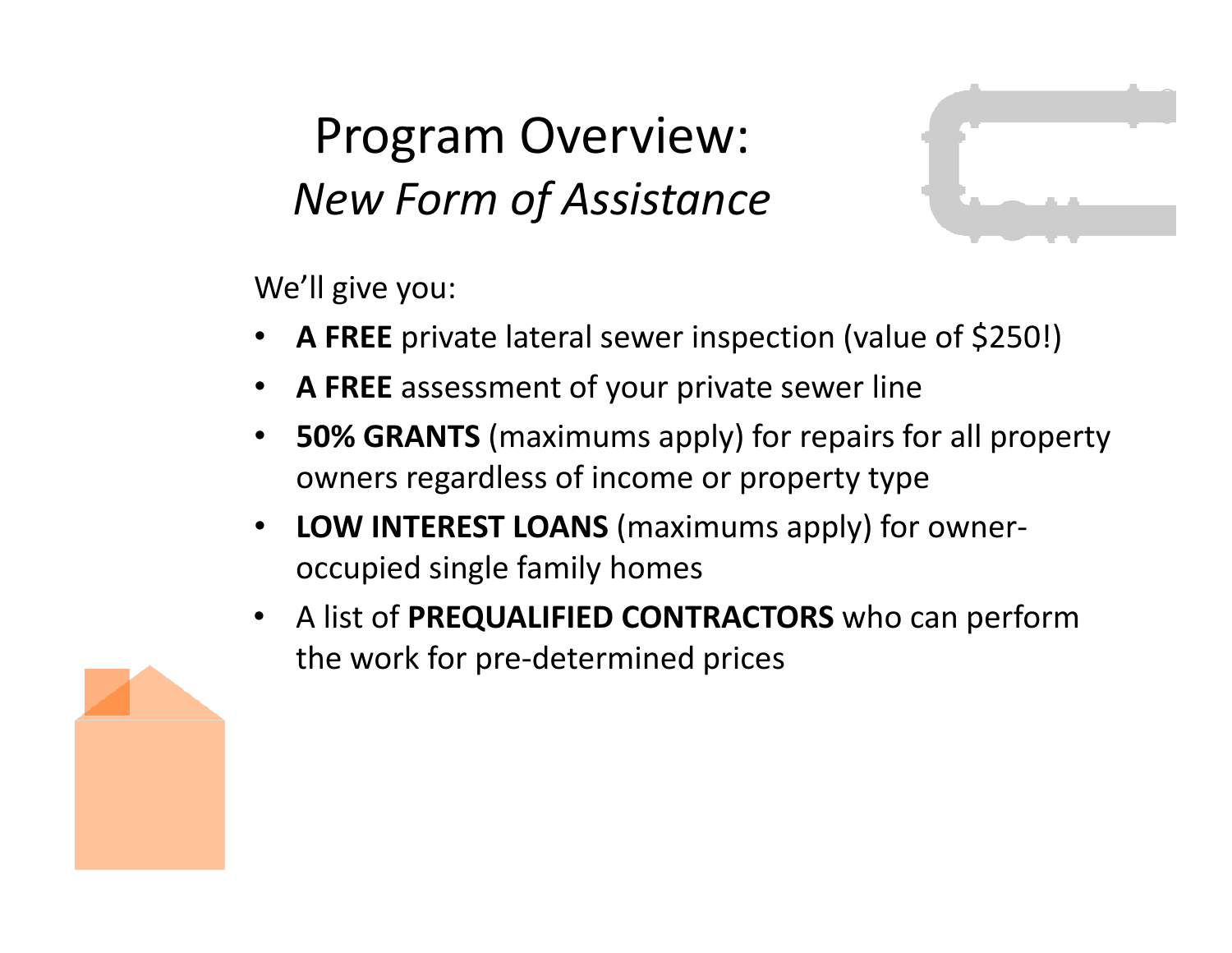### Program Overview *Continued*



If you have a defective lateral, you will receive the following:

- A letter that identifies defects, estimated linear footage of your pipe, estimated depth, and other relevant scope of work to share with contractor
- A copy of the televised footage
- A list of prequalified contractors
- Financial assistance information

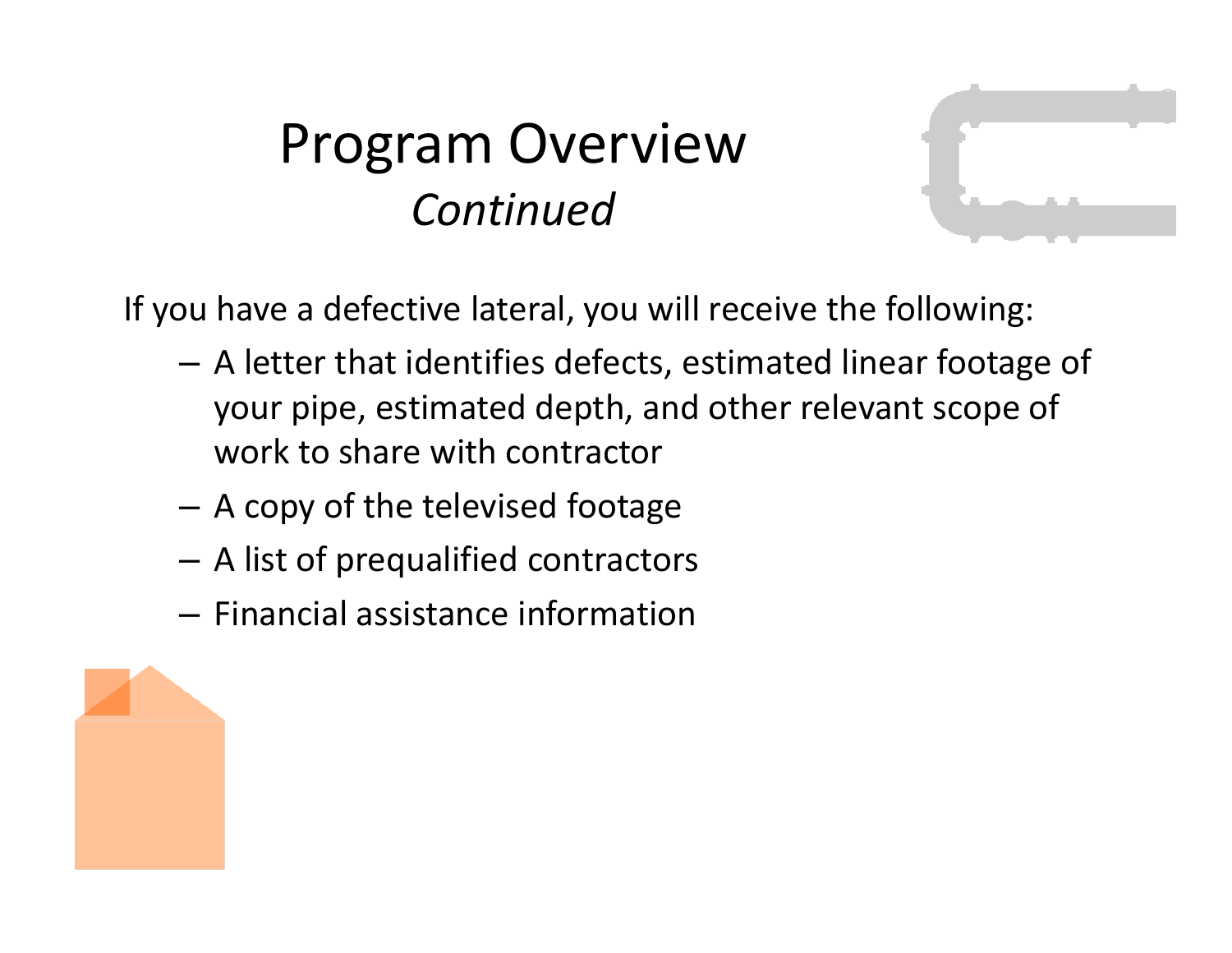## How It Will Work

**You call for sewer service or you know problem is in your private lateral**

**(If Main Clear) Call Plumber to Clear Lateral**

**Call City for Free Inspection and Enroll in Cost Sharing Program**

**Obtain Bids and Contract with Private Plumber**

**Contractor Completes and Invoices\* for Work**

> \*Payable in 30 days. City share provided within same time.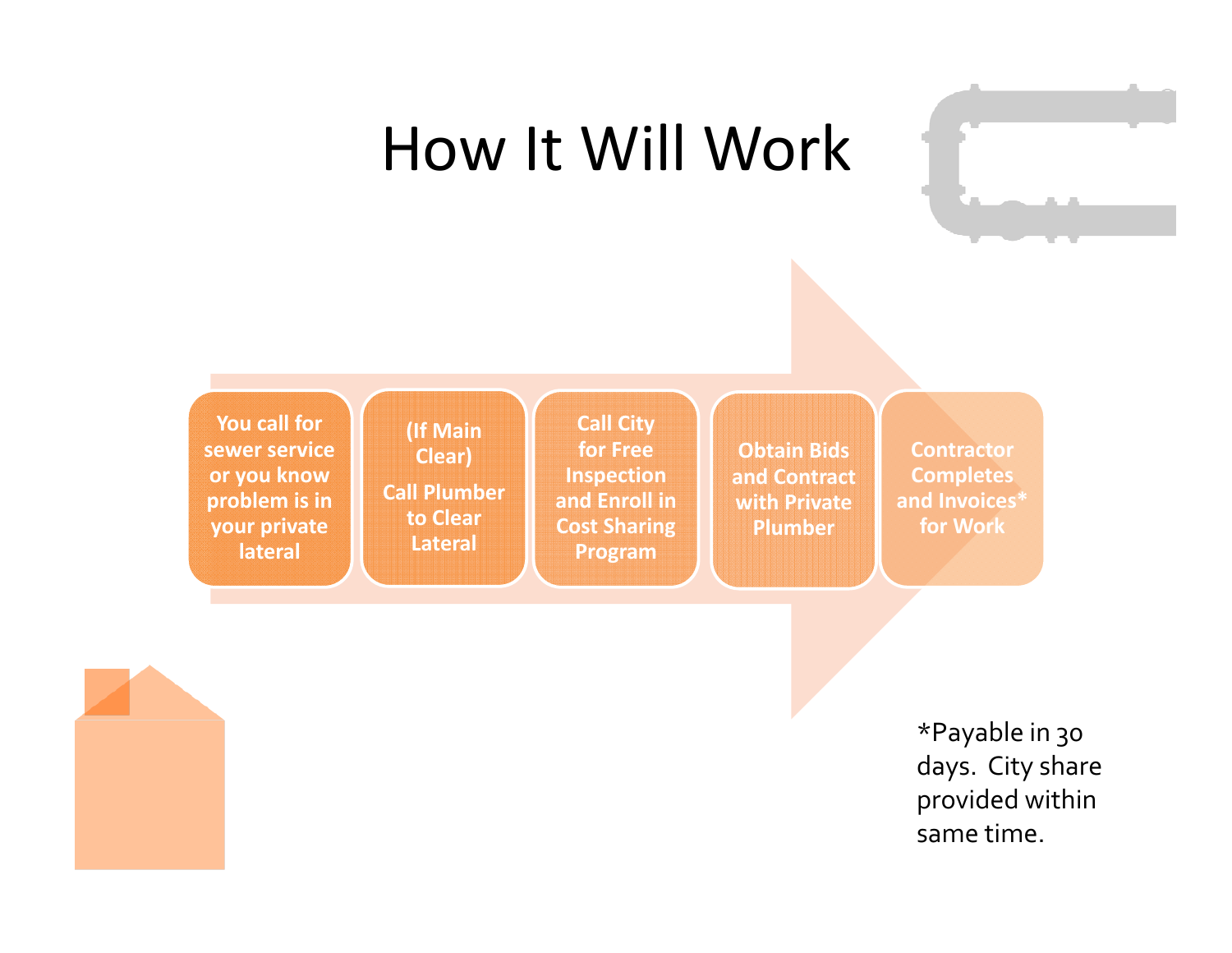### Hiring a Contractor

- We encourage you to
	- $\triangleright$  A.) seek quotes from at least two contractors
	- $\triangleright$  B.) share copy of the summary letter with each contractor
- Your chosen contractor will apply for appropriate permits so work can be inspected.
- Households receiving assistance will send invoice to us and we will reimburse per agreement within two weeks.

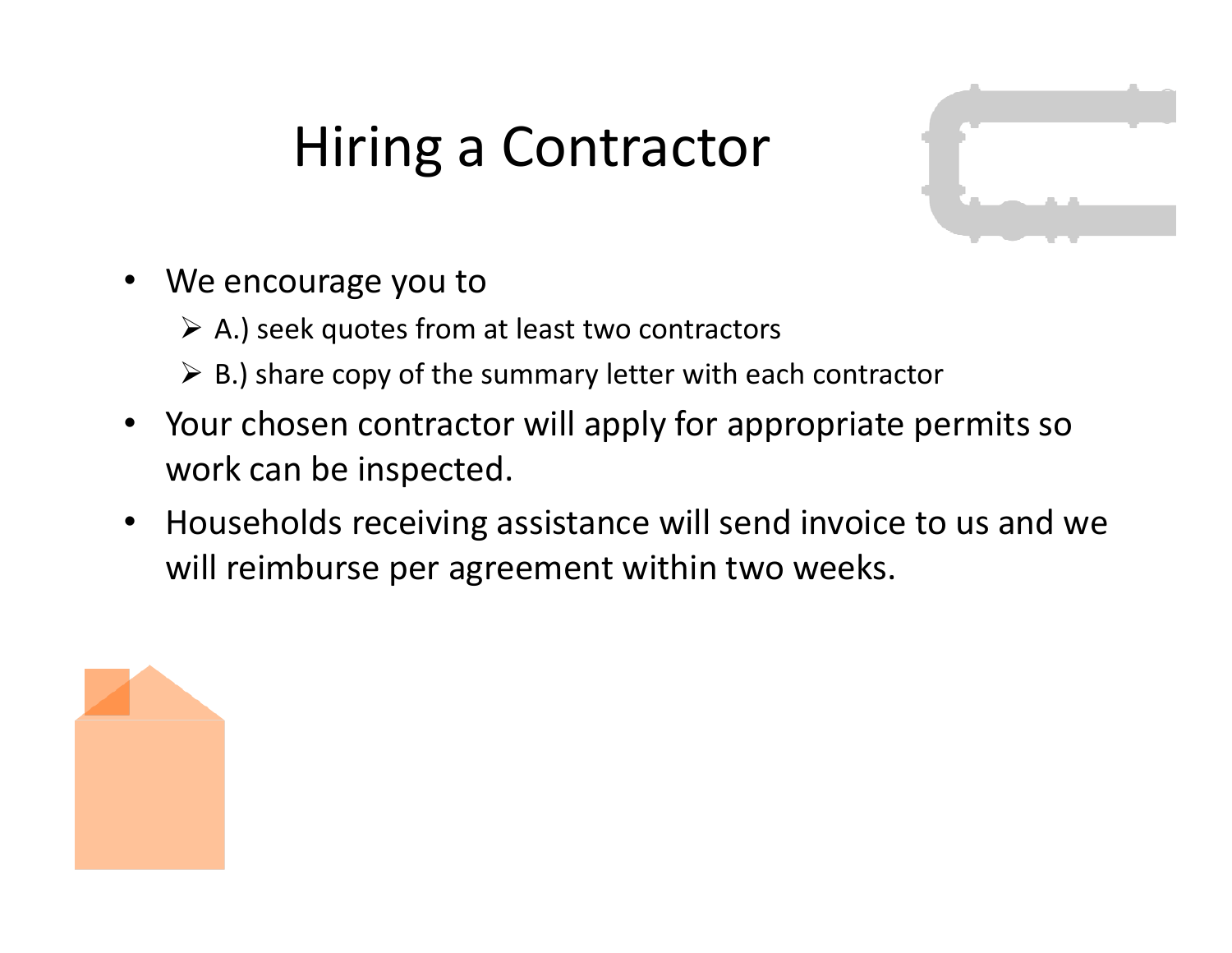### Estimated Cost



- •Estimated cost can range between \$1,500 and \$6,000. Very dependent upon length of repair and depth of pipe.
- •Confirm project cost by receiving quotes from at least two contractors.
- •Home owners with defective laterals will be given our prequalified contractor list which will have contractor names, contact numbers and a quote summary.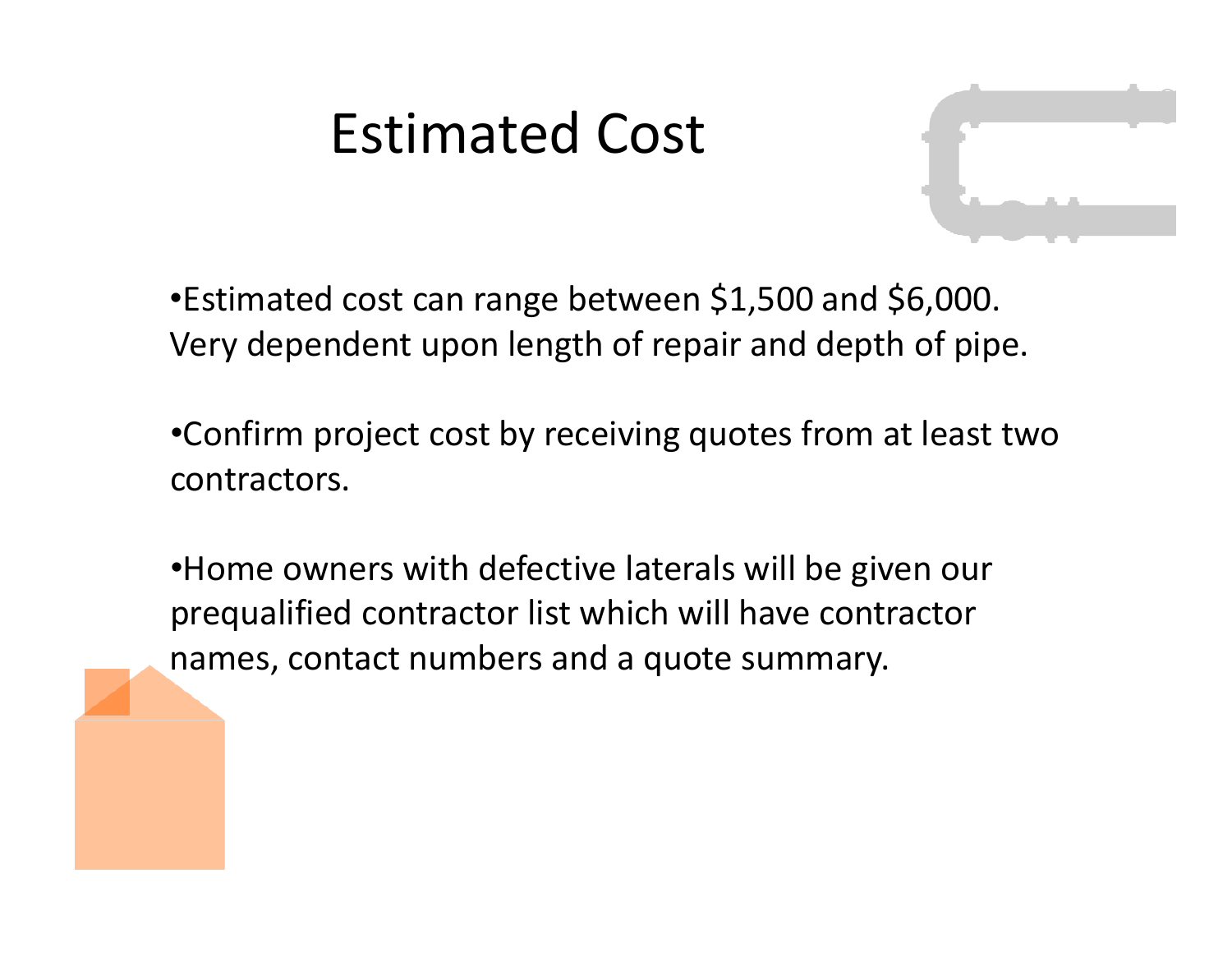### To Trench or Not To Trench?





Photo of a trench repair **EXAMPLE** of a trenchless repair



Work with your contractor to determine the best method for your circumstances.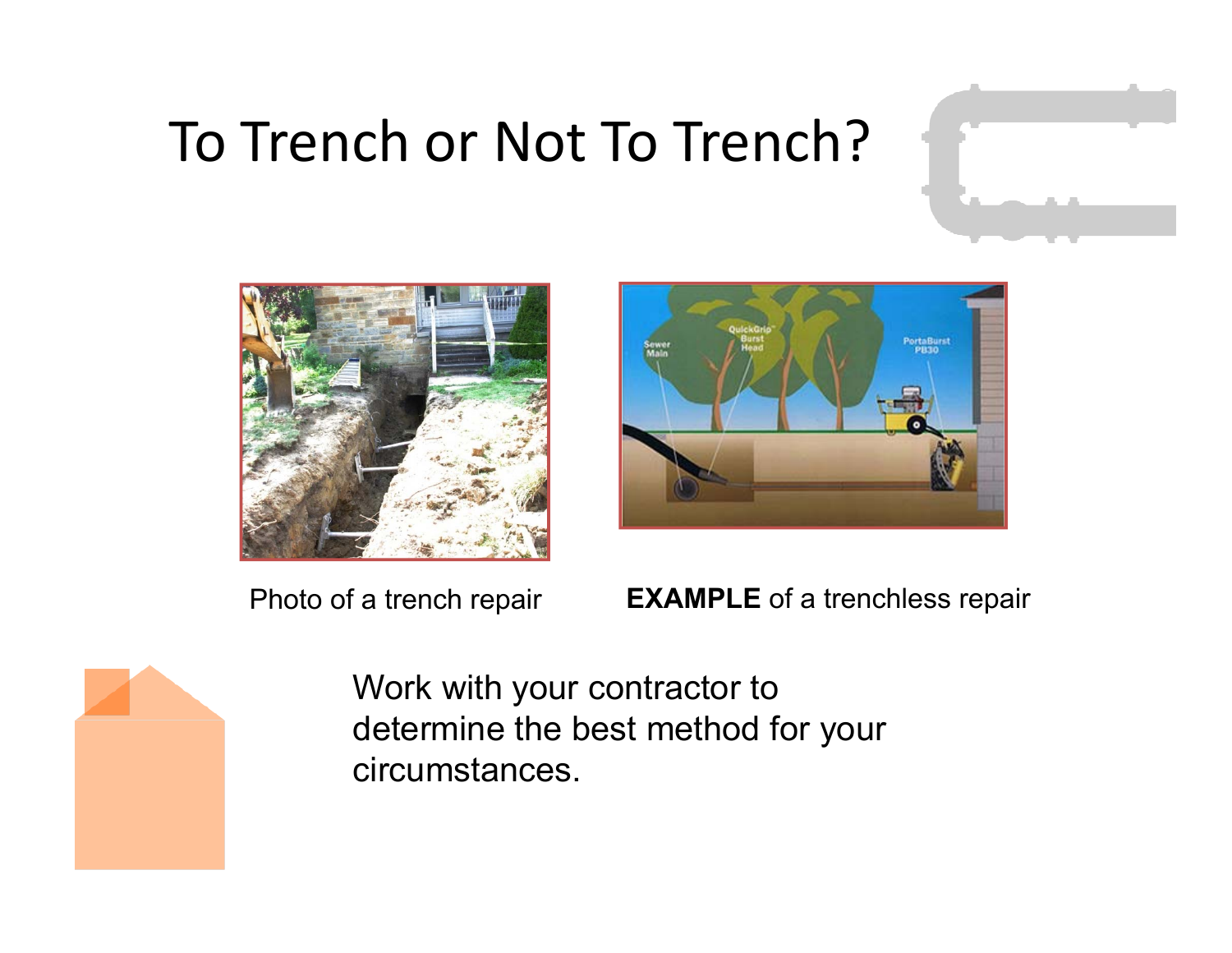Financial Assistance – *Grant Funding*

•



**Grants available for all homeowners regardless of income or property type**

- If the combined income of all working adults in your household is *less than* \$81,573, you qualify for a 50 percent reimbursement grant up to \$5,000 or half of the invoice total (whichever is less).
- If your household income is *more than* \$81,573, and/or if the property is a rental or commercial property, you qualify for a 50 percent reimbursement grant up to \$2,000 or half of the invoice total (whichever is less).

This program, in part, is made possible by the San Francisco Regional Water Quality Control Board. The Board has mandated that the City of San Mateo improve the health of its sewer system, and is therefore helping the City provide property owners with grants and low interest loans to inspect and repair private sewer laterals.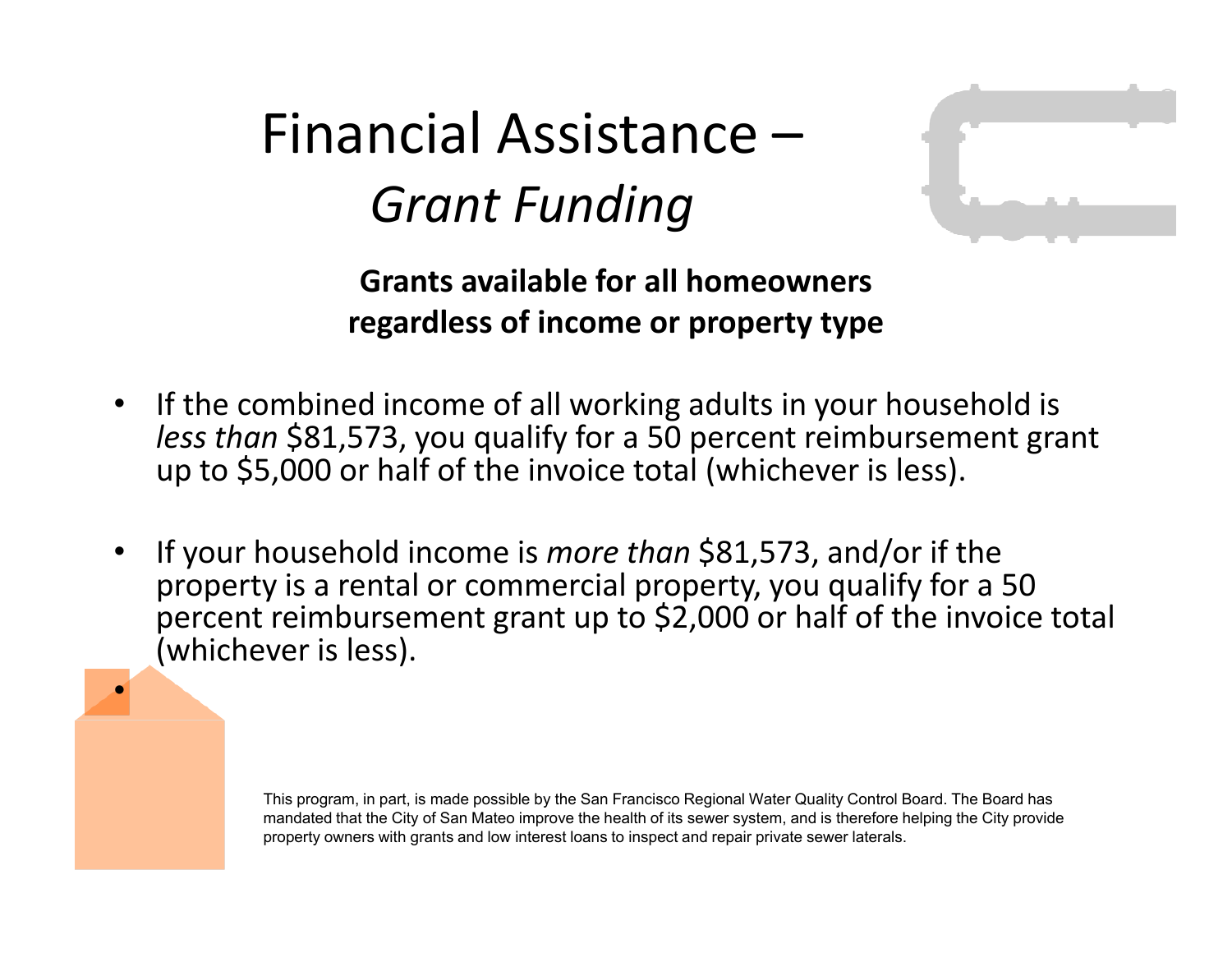Financial Assistance -*Low Interest Loans*



- All single family homeowners who live in their home also qualify for a very low interest loan (1.5%) regardless of income level. Loan maximum is \$6,000.
- Must be paid in full by December 2014.
- No prepay penalty.

Payback in Years 1 year 2 years 3 years Monthly payment \$252.04 \$126.96 \$85.27 For example: Monthly bill for \$3,000 loan at 1.5% interest rate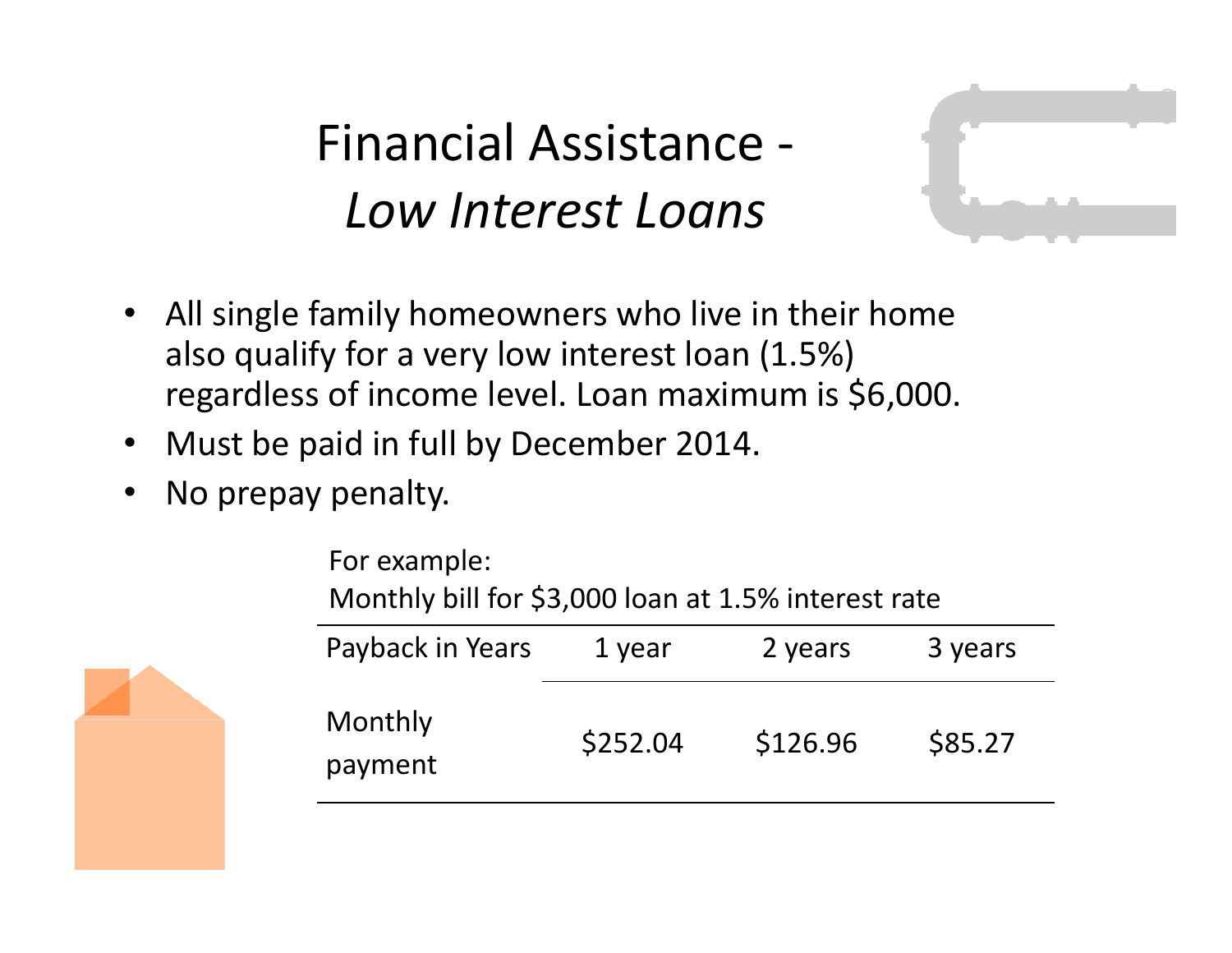### Program Funding

- 
- Partially funded through Cease & Desist Order fines (\$150,000 loans; \$380,000 grants)
- Partially funded by sewer fees (\$370,000 in 11/12)
- Funds are available on a first-come-first-serve-basis.
- The findings from your free sewer inspection are only good for one year.

#### **Take advantage of this opportunity!**